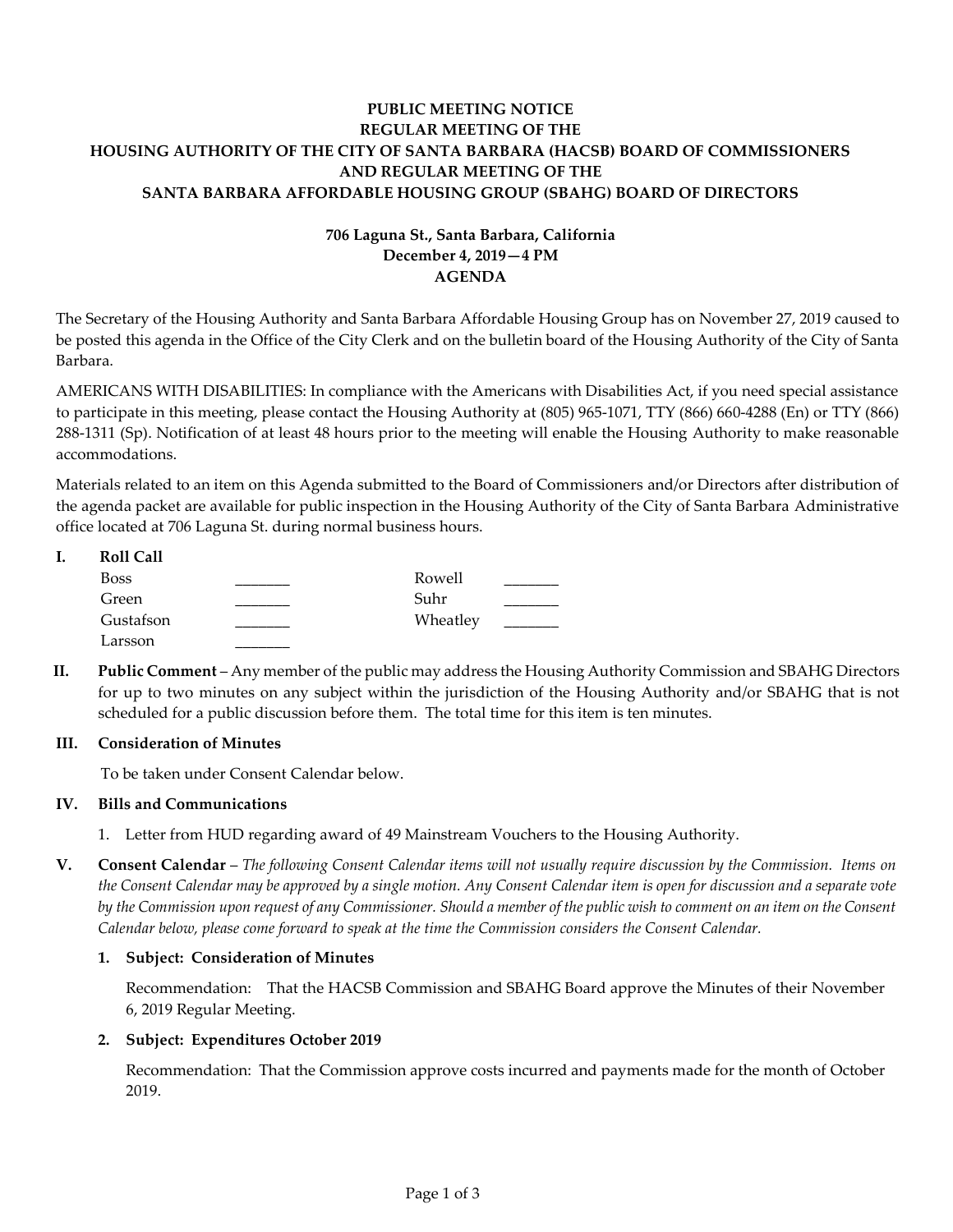## **VI. Report of Executive Director**

# **1. Subject: Update on Proposed Amendments to the City of Santa Barbara's Average Unit-Size Density Incentive Program**

Recommendation: That the Commission receive a report on the status of the proposed amendments to the [Average Unit-Size Density \(AUD\) Incentive Program Ordinance recently considered by the Planning](https://hacsb.org/download/meetings_2019/items/12_december/Item-VI.1.pdf)  Commission and City Council. No action is necessary as this report is for information only.

## **2. Subject: HUD Field Audit of the Authority's Section 8 Voucher Management System Reporting**

Recommendation: That the Commission review and order filed HUD's report, dated November 14, 2019, on [the results of a recent HUD field audit of the Authority's required monthly Section 8 Voucher Management](https://hacsb.org/download/meetings_2019/items/12_december/Item-VI.2.pdf)  System (VMS) reporting.

### **VII. Treasurer's Report**

# **1. Subject: Budgets for the Property Management, Villa Santa Fe and Santa Barbara Housing Partnership IV Programs for the Fiscal Year Ending December 31, 2020**

Recommendation: That the Commission review and approve the budgets for the Authority's Consolidated [Property Management, Villa Santa Fe and Santa Barbara Housing Partnership IV programs for fiscal year](https://hacsb.org/download/meetings_2019/items/12_december/Item-VII.1.pdf)  ending December 31, 2020.

#### **VIII. Committee Reports** – None

#### **IX. Unfinished Business** – None

## **X. New Business**

**1. Subject: Proposed Amendments to the Housing Authority's Section 8 Housing Choice Voucher Program Administrative Plan**

Recommendation: That the Commission: (1) hold a public hearing and take public comment on proposed amendments to the Housing Authority's Administrative Plan governing the operation of its Section 8 Housing [Choice Voucher \(HCV\) program; and \(2\) adopt a resolution approving said amendments to the Administrative](https://hacsb.org/download/meetings_2019/items/12_december/Item-X.1.pdf)  Plan.

# **2. Subject: Proposed Amendments to the Housing Authority's Low Income Housing Tax Credit Admissions and Continued Occupancy Policy**

[Recommendation: That the Commission: \(1\) hold a public hearing and take public comment on proposed](https://hacsb.org/download/meetings_2019/items/12_december/Item-X.2.pdf)  amendments to the Housing Authority's Admissions and Continued Occupancy Policy for its Low Income Housing Tax Credit program; and (2) adopt a resolution approving said amendments.

# **3. Subject: HUD Required Agency Annual Plan for Fiscal Year Ending March 31, 2021 and Five-Year Plan for Fiscal Years 2020 -2025**

Recommendation: That the Commission: (1) hold a public hearing and take public comment on the Housing Authority's adoption of a proposed Agency Annual Plan for fiscal year ending March 31, 2020 and Five [Year Plan for fiscal years 2020-2025 as required by the U.S. Department of Housing and Urban Development](https://hacsb.org/download/meetings_2019/items/12_december/Item-X.3.pdf)  (HUD); and (2) adopt a resolution approving said Plans and authorizing their submission to HUD along with all required certifications.

#### **4. Subject: Resolution Approving a 1.5% Across-the-Board Salary Increase**

Recommendation: That the Commission adopt a resolution approving amendments to the Authority's Manual [of Policies and Procedures implementing a 1.5% across-the-board salary increase for management, supervisory](https://hacsb.org/download/meetings_2019/items/12_december/Item-X.4.pdf)  and general employees effective November 30, 2019.